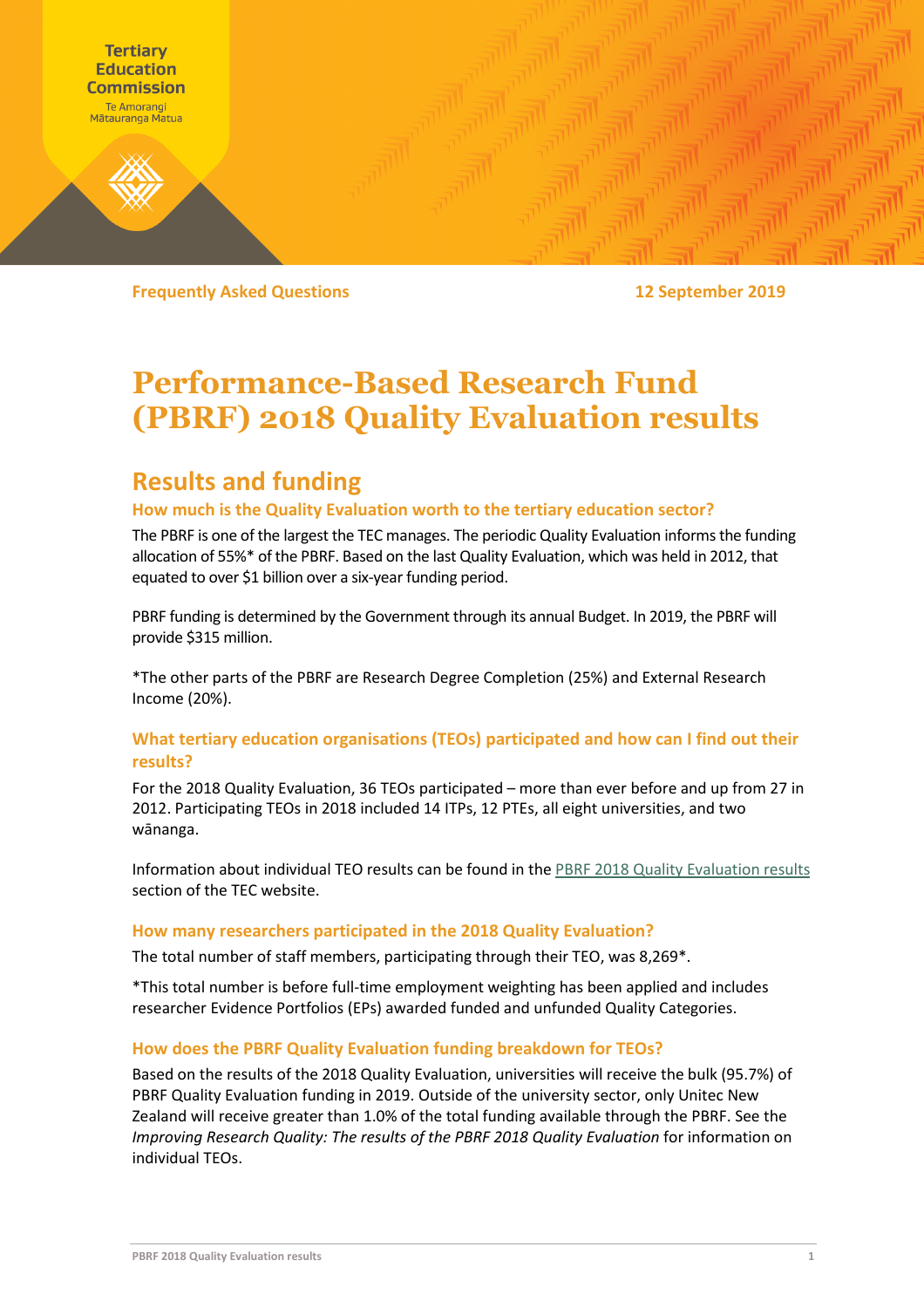#### **Why do universities receive most of the funding?**

TEOs have a range of important roles and purposes, including research, teaching and service to the community. The type and focus of a TEO may impact on the number of PBRF-eligible staff and funded Quality Categories.

As the largest contributors to the New Zealand research environment, universities are also the largest recipients of funding through the PBRF. The results of PBRF Quality Evaluations; however, reflect that many non-university TEOs actively support a research culture and contribute quality outputs to the research environment.

## **Have there been improvements in research quality since the Quality Evaluations were established?**

Yes, there have been four Quality Evaluations (2003, 2006, 2012 and 2018) and in each Quality Evaluation we have seen an increase in research quality across the tertiary education sector.

The 2018 Quality Evaluation continues this trend with 55.9% of PBRF-eligible staff awarded the two highest Quality Categories (an A or a B) compared with 53.3% in 2012. Between 2012 and 2018 the percentage of EPs awarded an A Quality Category increased by 39.9%, while EPs awarded a B Category increased by 17.5%.

#### **How do TEOs receive the funding?**

PBRF funding is paid through each TEO's Investment Plan. A TEO's delivery of the plan is monitored by the TEC.

## **Why is the TEC choosing to release demographic information now? What does it show? How will it be used?**

Previous Quality Evaluation reports have not included funded Quality Categories by demographics, specifically gender, ethnicity and age. Changes to our reporting framework provided an opportunity for us to review previous data sets. Results and demographic data sets are useful in showing trends within the sector and may help inform future policy and decision making.

Demographic trends we have identified in this evaluation are greater gender parity, with women making up 42.9% of funded researchers up from 38.8% in 2012 and minor increases in the number of researchers who identify as Māori or Pacific. There is still a disproportionately small number of Māori and Pacific researchers participating in the PBRF. We will work with the Ministry of Education to try and address this for any future rounds.

## **Process**

#### **What were the outcomes of the complaints process?**

The TEC accepted and investigated 16 complaints from participating TEOs concerning possible administrative or procedural errors.

An overview of the outcome of the complaints process and any required actions can be found in Appendix 5 of the *Improving Research Quality: The results of the PBRF 2018 Quality Evaluation*.

#### **When is the next Quality Evaluation?**

No decisions have been made on when, or if, a future Quality Evaluation will be held. After each Quality Evaluation, the Ministry of Education (MoE) has led a review on the policy and operational policy settings for the PBRF. In mid-2018, MoE announced it would conduct a similar review following the 2018 Quality Evaluation. The review is currently underway.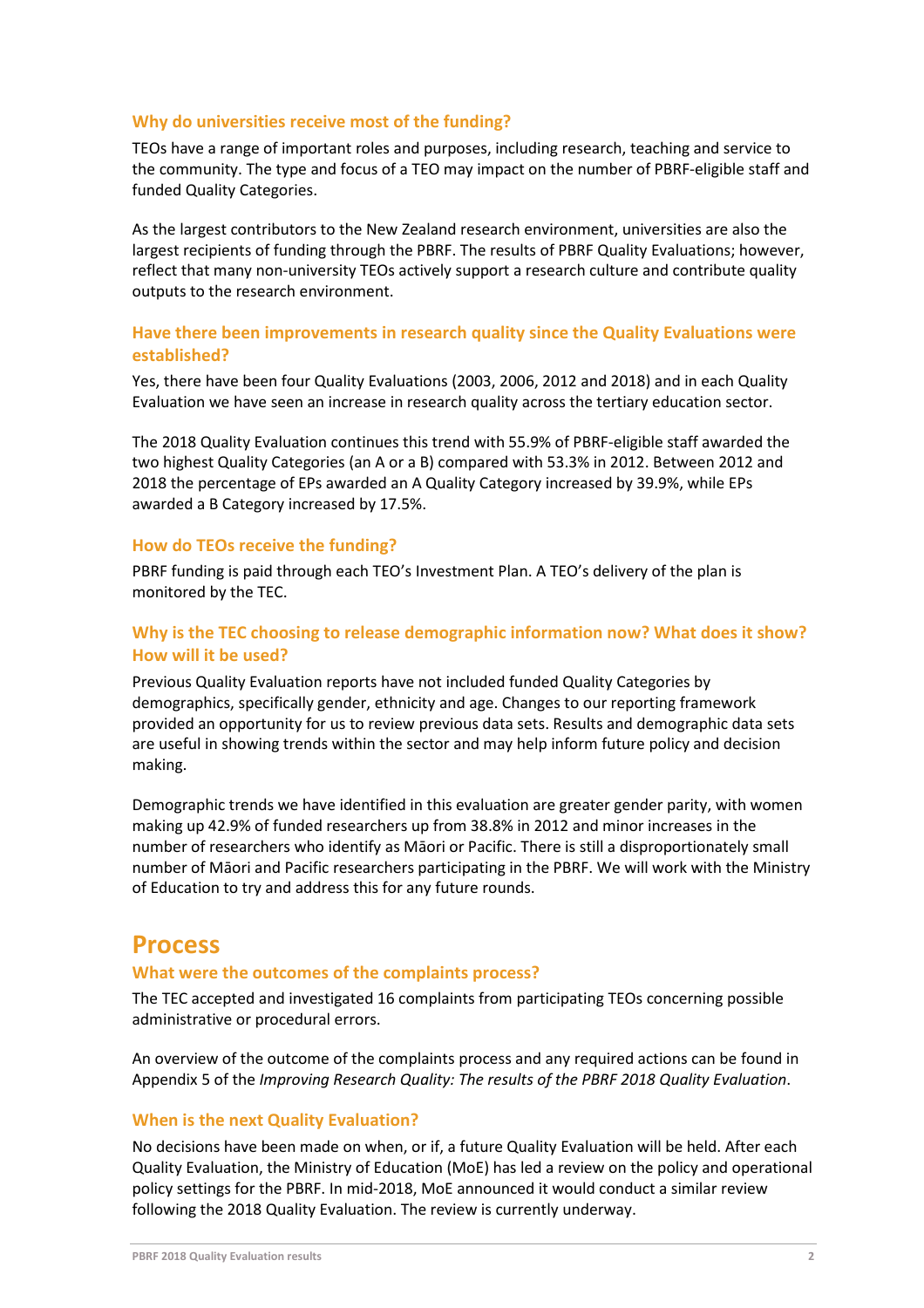The Terms of Reference for the 2019 PBRF Review are available on the Ministry of Education's website**.**

## **Are the Quality Categories of individual researchers made publicly available?**

No, the PBRF Quality Evaluation has confidentiality policies that include not making Quality Category information about individual researchers publicly available.

## **Can researchers find out their own results?**

Individual researchers participating in the 2018 Quality Evaluation can request more detailed information on the assessment of their EP as submitted by their employing TEO.

- › TEOs cannot request this information on behalf of their current or previous staff members.
- › Staff members can request information for the 2018 Quality Evaluation by completing and submitting this form, which is available in the [PBRF 2018 Quality Evaluation](https://www.tec.govt.nz/funding/funding-and-performance/funding/fund-finder/performance-based-research-fund/2018-quality-evaluation/) section of the TEC website. You can also request this form from your TEO's PBRF contact person.
- › The form for requesting previous Quality Evaluation results can be downloaded from the TEC website in the sectio[n Researchers' requests for assessment information.](http://www.tec.govt.nz/funding/funding-and-performance/funding/fund-finder/performance-based-research-fund/)

## **What TEOs are eligible for the PBRF? Why don't all TEOs participate?**

All New Zealand-based TEOs with degree-granting authority to teach degree-level courses that are in receipt of Student Achievement Component (SAC) funding are entitled to participate in the PBRF Quality Evaluation process.

Research is vitally important for TEOs that provide degree and postgraduate-level teaching and learning, and this is particularly the case for universities. Because TEOs have a range of other roles and purposes, including teaching and service to the community, some may choose not to participate in the PBRF Quality Evaluation due to the costs and required resources, current priorities or other considerations.

## **How is research assessed in the Quality Evaluation?**

TEOs determine which staff members are eligible to participate and whether their research is likely to receive a funded Quality Category. EPs from these staff members are then compiled by the TEO and submitted to the TEC.

For the 2018 Quality Evaluation, there were 13 peer-review panels that were based on defined subject areas. Each EP was submitted to a panel and selected subject area based on the staff member's field of research. Each EP was then assigned by the peer-review panel Chair to a lead and secondary panellist and, if required, a cross-referral panellist(s) for a preliminary assessment.

EPs were then assessed by the whole peer-review panel at a panel meeting. At the end of the panel meeting, a final Quality Category was confirmed for each assessed EP.

## **How does the TEC ensure the integrity of the process?**

The TEC ensures the integrity of the Quality Evaluation in three ways:

- › a moderation process that focuses on the consistency of the standards applied by panels
- › an internal process assurance to ensure the integrity of the process run by the TEC
- › an audit of data submitted by participating TEOs.